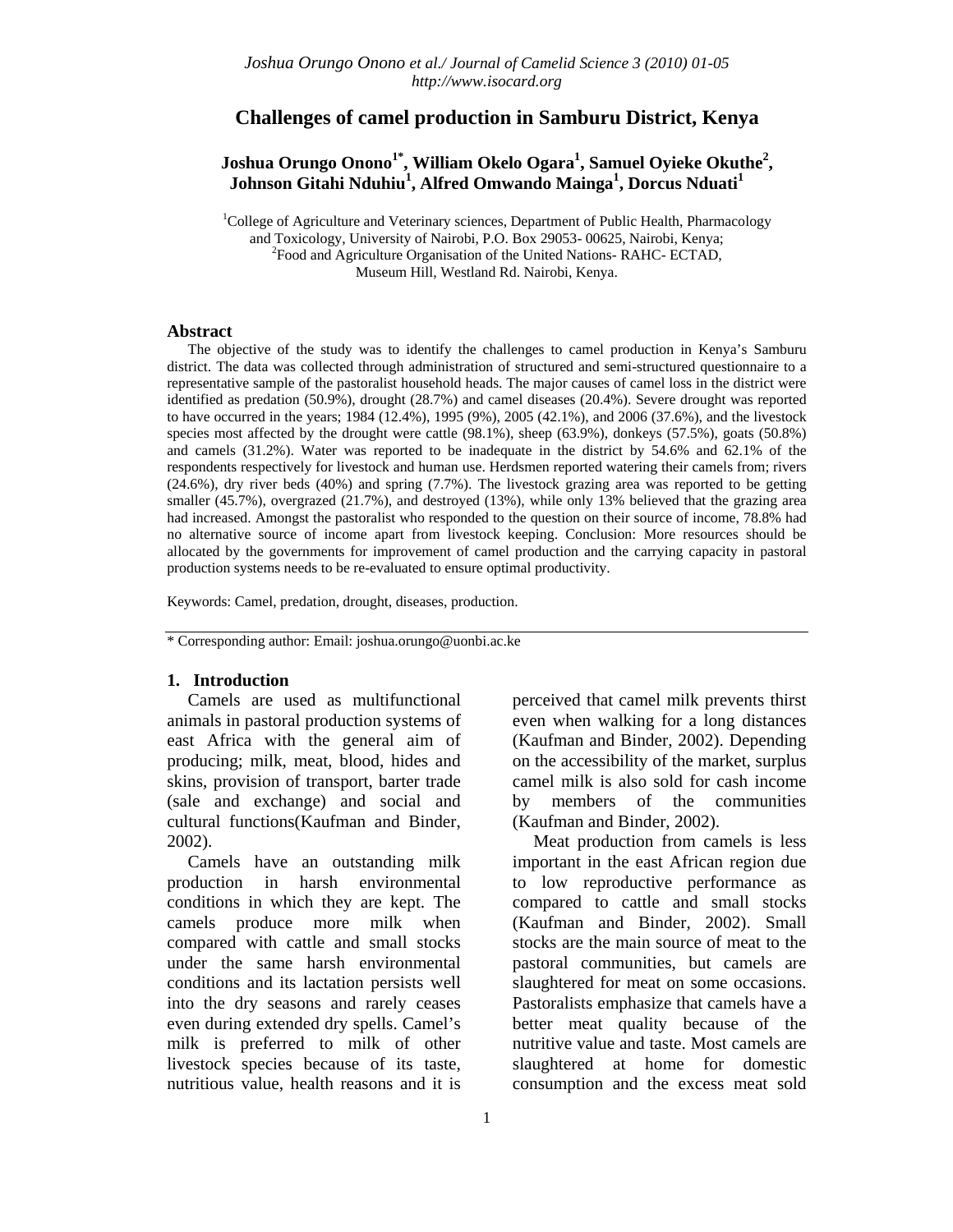through a butcher. Camels are also regarded as a source of hides and skins, which are valuable raw materials for building huts and manufacturing utensils (Kaufman and Binder, 2002). Additionally camels are a source of blood that is mixed with milk to form a diet component for the young warriors who are also herders. Camels also have social and cultural functions including social transactions like gifts, loans to relatives and friends and food supply at the occasion of ceremonies (Kaufman and Binder, 2002). Sale and exchange of camels only occurs during droughts or when pastoralists are in need of high amounts of cash, such as for paying hospital fees or school fees (Kaufman and Binder, 2002). These unique and strategic uses of camel and related products explain the importance of the camel in the Samburu community.

Despite all the benefits associated with camel production in the pastoral areas of east Africa, camels still faces challenges in their natural environment including camel diseases(Njiru *et al*.,2001; Dolan *et al*., 1983), drought and predation which expose the pastoralist to risks of loosing their source of livelihood. Similarly, according to Kenya's development blue print, vision 2030 livestock sub-sector's potential for substantial contribution to the country's GDP and food security have not been exploited (ACPK, 2007). This paper addresses the current challenges to sustainable camel production in Samburu district, Kenya.

## **2. Material and Methods**

The study was carried out in Samburu district, Kenya. Data was collected using structured and semi structured questionnaires administered to pastoralist's household heads. The data collected included causes of camel losses

in the district, sources of water, water adequacy for household and livestock use and camel management. The camel losses were disaggregated according to age, and causes of loss disaggregated by predators, diseases and drought.

# **2.1. Data analysis**

The data was entered into Microsoft access database package and selected queries exported into Instat® statistical package version 3.036 for analysis (Instat®, 2005). Descriptive statistics was done and the proportions obtained from the group tabulation function in instat® statistical package.

## **3. Results**

## **3.1. Causes of camel loss**

The major causes of camel loss in the district were identified to be predation (50.9%), drought (28.7%) and diseases (20.4%). The lion killed most of the camels (74.7%) while the elephant killed fewer camels (1.2%) (Table 1). However, analysis based on the number of camels killed per herd showed that the hyena had a higher average kill of camels per herd (11), followed by leopard (8), lion (6) and elephant (4). Most of the camels were killed in the grazing field (88.4%), while fewer were killed at watering point  $(8.1\%)$ , in manyatta  $(2.4\%)$  and near homesteads (1.2%). More adult camels (68.7%) were killed as compared to the younger camels (31.3%), but the average number of younger camels (7) killed by predators per herd was similar to that of adult camels (6). The average number of younger camels killed by the hyena (12) per herd was higher as compared to the adult camels (2), while the average number of adult (6) and young (5) camels killed by the lion were similar.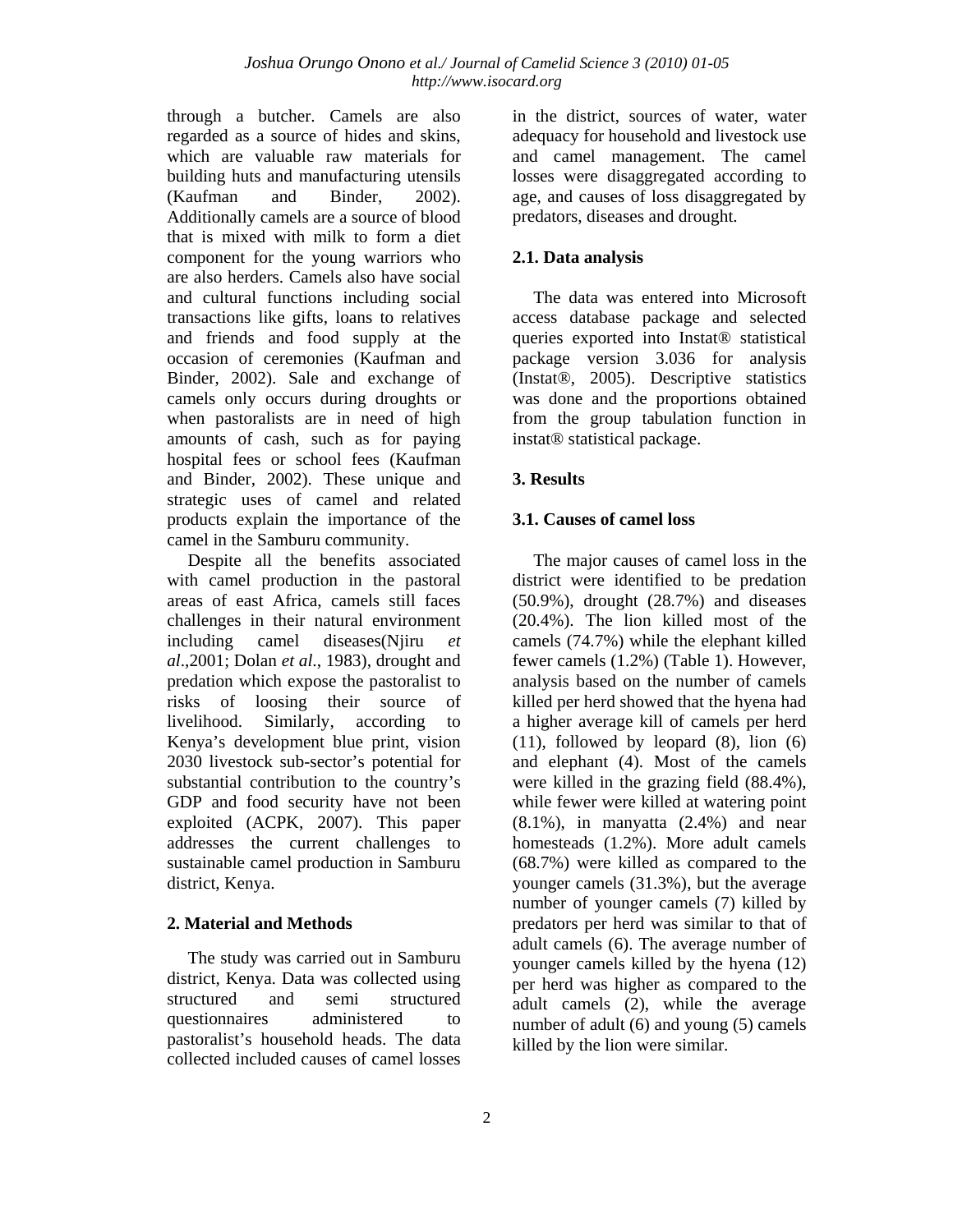|           |            | Camel predated on by age category |       |                 |  |  |
|-----------|------------|-----------------------------------|-------|-----------------|--|--|
| Predators | Adult prey | Young prey                        | Total | % of Total kill |  |  |
| Elephant  |            |                                   |       |                 |  |  |
| Hyena     |            | 82                                | 84    | 14.1            |  |  |
| Leopard   | 27         | 33                                | 60    | 10              |  |  |
| Lion      | 378        | 68                                | 446   | 74.7            |  |  |
| Total     | 409        | 188                               | 597   | 100             |  |  |

|  |  |  | Table 1. Number of camel predation by age |  |  |
|--|--|--|-------------------------------------------|--|--|
|--|--|--|-------------------------------------------|--|--|

## **3.2. Camel survival and water availability**

Water was generally not adequate for livestock and human use in the district. About 54.6% respondents reported that water was not adequate for livestock use while 62.1% reported that water was inadequate for human use. The households reported watering their camels from; rivers (24.6%), dry river beds (40%) and spring (7.7%). Of the households using river water, fifty percent (50%) used seasonal rivers while other 68.4% of the household were harvesting water from dry river beds. Majority the respondents reported that grazing land in the district was getting smaller (41.2%), overgrazed (19.6%), and destroyed (17.6%), while only 11.8%

believed that the grazing area was increasing in size (Table 2). The drought cycle in the district was reported to occur after every four years, with the respondents identifying the following years as having had severe drought: 1984 (12.4%), 1995 (9%), 2005 (42.1%), and 2006 (37.6%). The breeds most affected by the drought were cattle (98.1%), sheep (63.9%), donkeys (57.5%), goats (50.8%) and camels (31.2%). Human beings were also reported to have died during the drought (3%).

Amongst the pastoralist who indicated their alternative sources of income, 78.8% depends fully on their livestock but get income through employment in wildlife conservancy, formal civil employment and small scale businesses.

| Grazing land and its management  |                          |           |  |  |  |
|----------------------------------|--------------------------|-----------|--|--|--|
| Status of grazing areas          | No. of $respondent(Yes)$ | $%$ (Yes) |  |  |  |
| Pasture diminishing              | 42                       | 41.2      |  |  |  |
| Pasture increasing               | 12                       | 11.8      |  |  |  |
| Pasture destroyed                | 18                       | 17.6      |  |  |  |
| Pasture overgrazed               | 20                       | 19.6      |  |  |  |
| encroachment into wildlife areas |                          | 4.0       |  |  |  |
| Grazing areas are well managed   | 6                        | 5.8       |  |  |  |
| <b>Household income</b>          |                          |           |  |  |  |
| Sources of income                | No. of respondent (Yes)  | $%$ (Yes) |  |  |  |
| <b>Business</b>                  |                          | 7.7       |  |  |  |
| Formal employment                | 3                        | 5.8       |  |  |  |
| Livestock only                   | 41                       | 78.8      |  |  |  |
| <b>Wildlife Conservancy</b>      |                          | 7.7       |  |  |  |

**Table 2.** Grazing land and sources of household income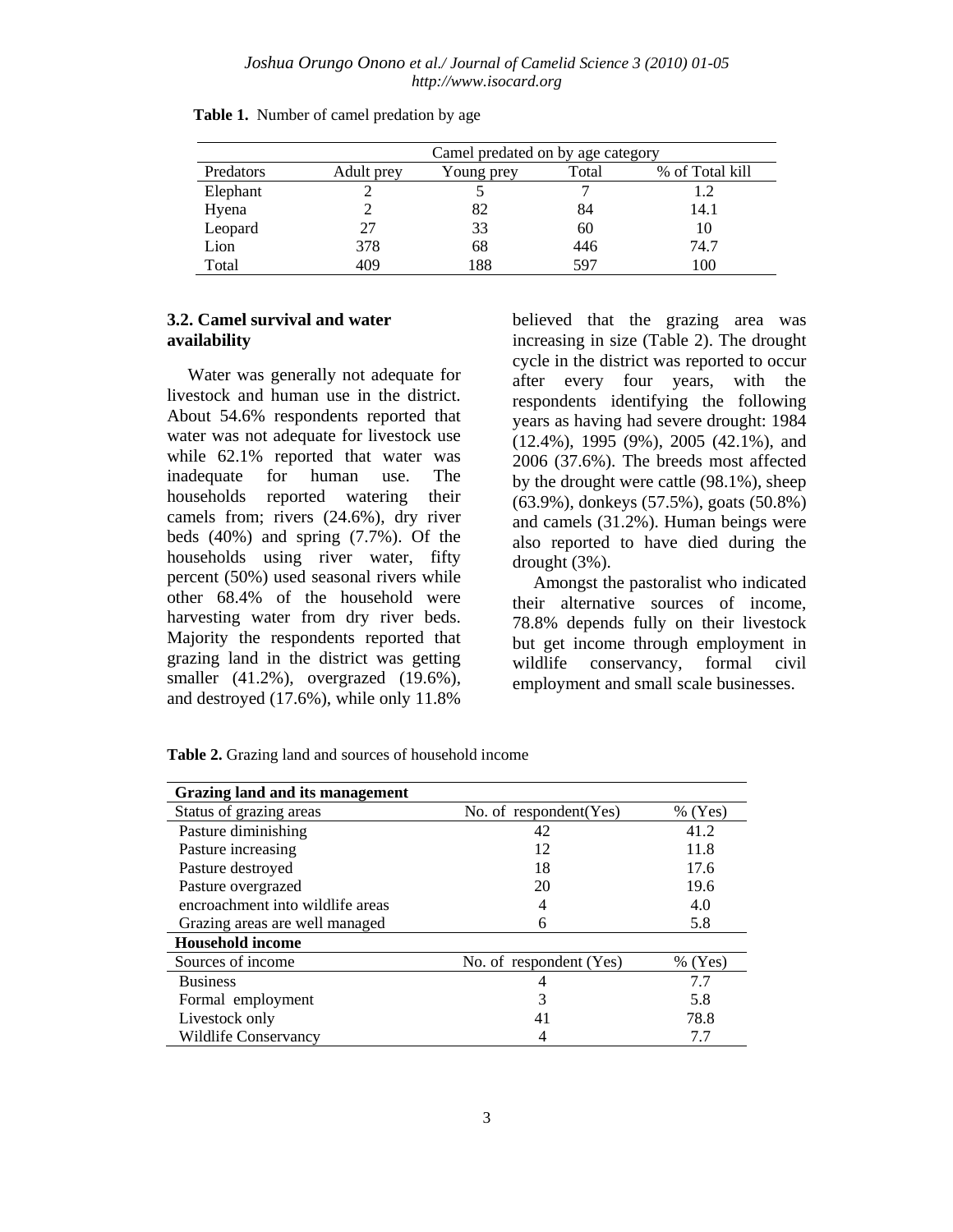# **4. Discussion**

The major causes of camel loss identified including death from diseases and drought had been reported by Kaufman and Binder, (2002). But losses due to predation have never been reported. These could be linked to wildlife livestock conflict in the district (Abdi, 1997). The pastoralists are known to encroach into wildlife protected areas to graze their livestock during the dry periods, and it's supported by the 11.8% of the respondents who reported that the grazing land was increasingly becoming available, although only 4% indicated that they encroach into wildlife areas to graze their livestock.

Drought that has persisted in district is also a major challenge to camel production in the district, and was reported to be a major cause of camel loss. This can be attributed to loss of pasture and drying up of water sources during dry periods. The loss of pasture and scarcity of water may result in the camels suffering from dehydration and starvation and eventually they would die. The scarcity of water and pasture are also part of the reasons that lead to encroachment of wildlife protected areas leading to increased camel predation especially at the grazing fields and watering points.

There was evidence of environmental degradation as the grazing land was reported to be diminishing in size, overgrazed, destroyed, with encroachment into the wildlife areas. These factors affect camel production in the district because they lead to loss of pasture and browsers and eventual increase in predation when livestock encroaches into wildlife areas. Since land in the pastoral areas are communally owned, they are frequently overgrazed because emphasis is laid on increasing herd sizes with minimal or no strategies to manage the pastures.

Most of the camels killed by the hyena were young, but the lion and the leopard killed both adults and the young. The young camels were probably more affected by the drought and therefore could not escape when the herd was attacked by predators, as is shown by the percentage of young camels that were attached by the hyena (Table 1). The camels that were killed by the elephants were probably coincidental, and could have occurred when the herders encroached into the wildlife protected areas. This is supported further by the small number of camels reported to have been killed by the elephant.

Livestock diseases were also identified as major challenges because the district has limited access to veterinary services (Wambua *et al*., 2009). The private sector providers of veterinary services are largely uninterested in the district as demand for their services are low and the supporting infrastructure poor, while the government department is faced with various logistical challenges (Wambua *et al*., 2009). Most of the diseases affecting camels are tick-borne and vector-borne diseases including trypanosomiasis transmitted by tsetse fly (Njiru *et al*., 2001; Dolan *et al*., 1983). These diseases have been identified by use of participatory approaches based on the experiences and knowledge of the community member (Mochabo *et al*., 2005).

## **4.1. Recommendation**

1 Support to livelihoods through camel production may be enhanced by improved husbandry practices that will reduce human, livestock and wildlife conflicts as well as disease prevalence's and their impacts. This study underpins the unique and strategic role of camel under frequent and intense drought and recommends